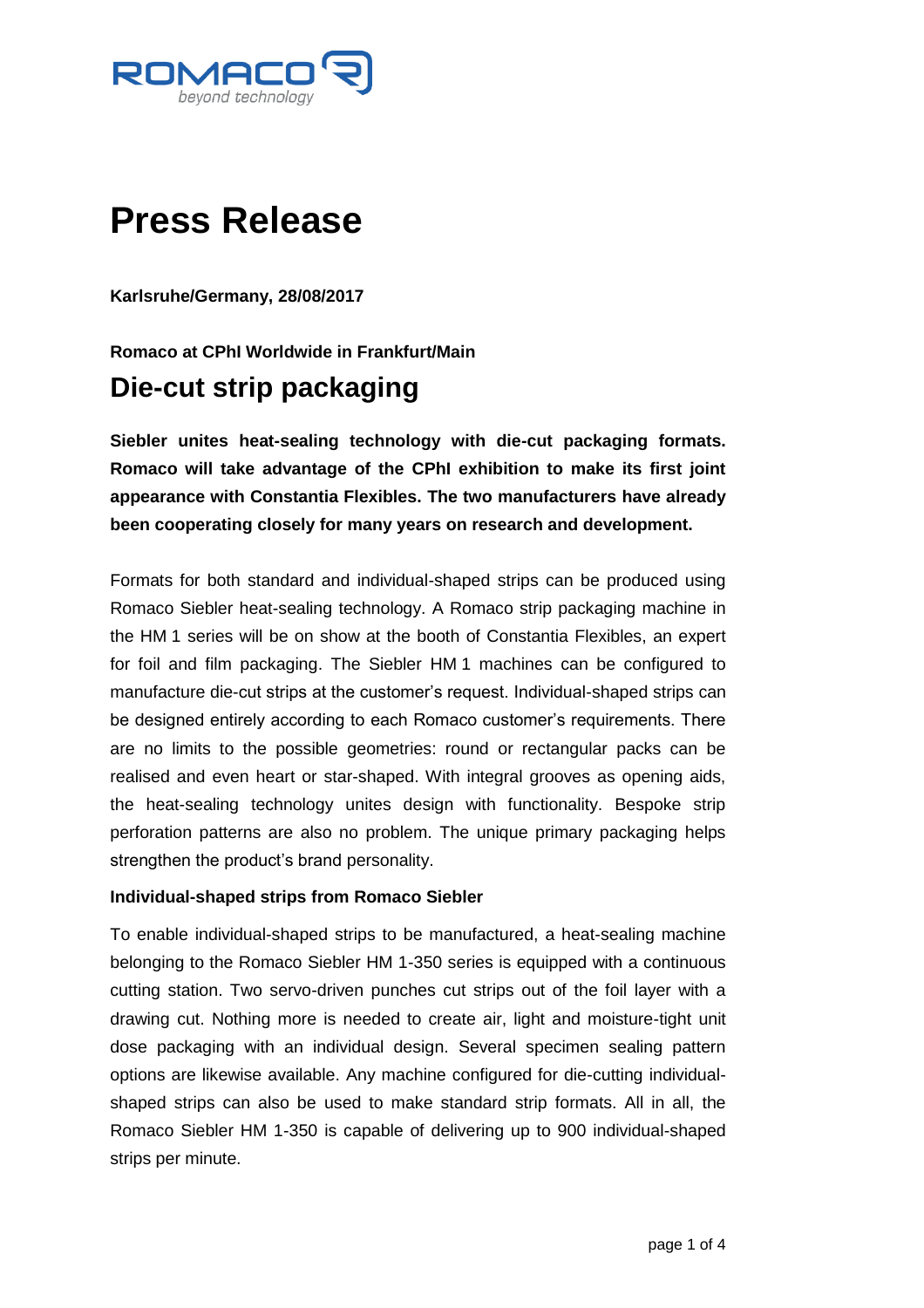

#### **It's the foil that makes the difference**

Choosing the right heat-sealing foil is crucial in order to produce strip packaging efficiently and reliably. This is why Romaco and Constantia Flexibles, a leading manufacturer of flexible packaging, have been working together very closely for many years, during which they have carried out numerous joint feasibility studies and tests. Pharmaceutical manufacturers and contract packers alike profit from the know-how and experience of these two packaging specialists. The machinability of a foil in relation to the speed at which it is to be processed is always the decisive factor. This calls for a detailed analysis of the sealing parameters, so that the processes and features of the heat-sealing machine can be adapted accordingly. The aim is to achieve packaging which remains absolutely tight in any circumstances. All packaging must pass various stability tests before it is approved by the pharmaceutical regulatory authorities for a particular product. Romaco and Constantia Flexibles will make their first appearance as an expert team at the upcoming CPhI.

# **On show at CPhI Worldwide in Frankfurt/Main from October 24 to 26, 2017: Romaco Siebler, Stand 42H51 (Constantia Flexibles)**

Romaco Innojet will also be represented at this year's CPhI Worldwide in Frankfurt/Main with its VENTILUS® V 2.5 processing machine, which can be seen at the booth of French manufacturer SEPPIC S.A.

# **On show at CPhI Worldwide in Frankfurt/Main from October 24 to 26, 2017: Romaco Innojet, Stand 102A90 (SEPPIC)**

#### **The Romaco Group**

Romaco is a leading global supplier of Processing and Packaging equipment, predominantly for the pharmaceutical industry. Divided into three business areas, Processing, Tableting and Packaging, the company develops engineered system solutions for the pharmaceutical market, but also supplies the cosmetics, food and chemical markets. Romaco operates from four European locations with the headquarters in Karlsruhe, Germany. The company serves the multiple industries through a total of seven brands. The packaging product lines Noack, Siebler and Bosspak are manufactured in Karlsruhe, Germany, the primary and secondary packaging brands Macofar and Promatic in Bologna, Italy. The tableting product line Kilian is produced in Cologne, Germany, while the Innojet product line in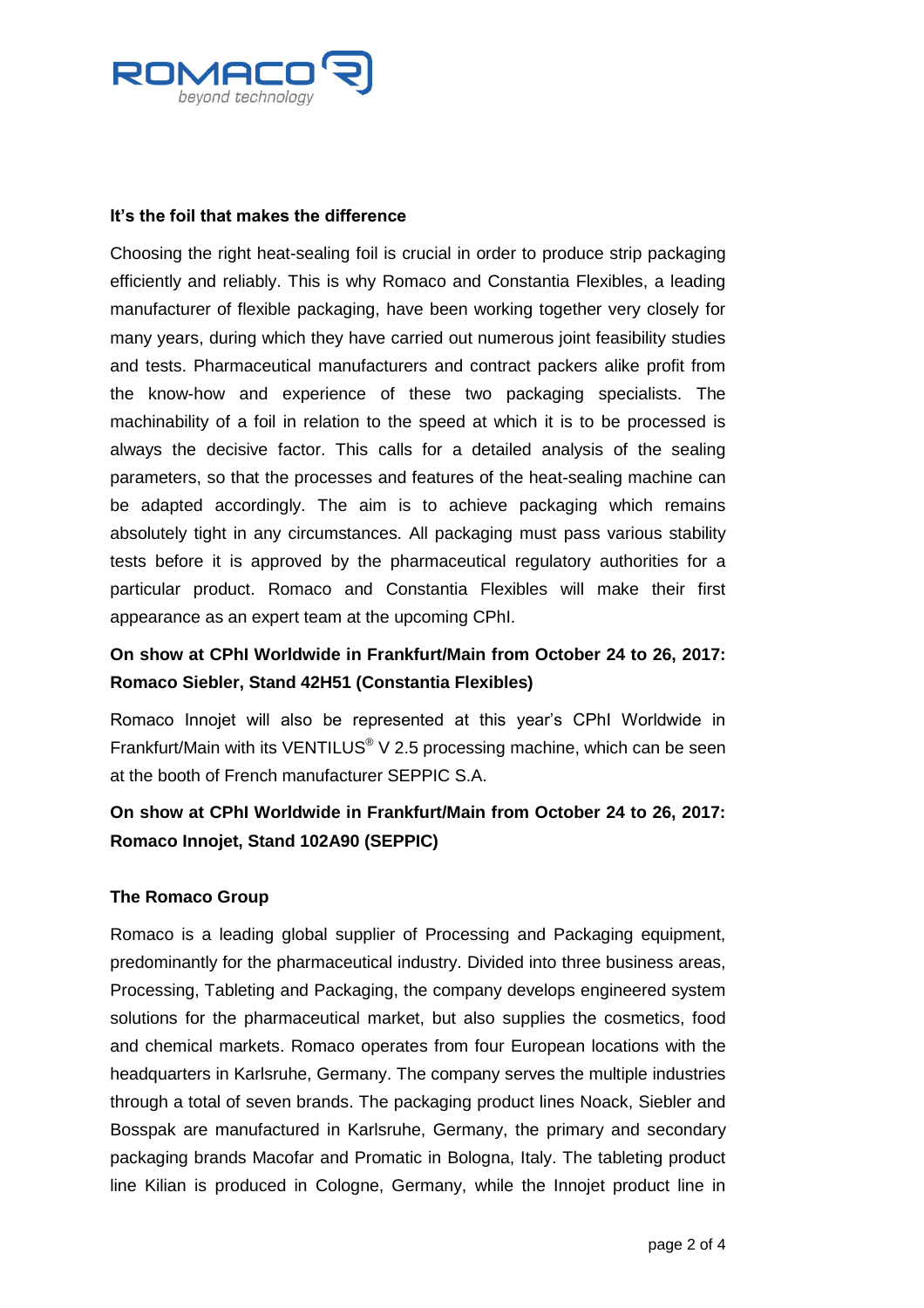

Steinen, Germany, is responsible for granulation and coating. Romaco's product portfolio includes primary, secondary and final packaging, aseptic and nonaseptic liquid and powder filling, tablet press technologies, granulation and coating. Over 12,000 Romaco installations are currently in operation in more than 180 countries. The company's worldwide customer base is supplied and supported by over 550 highly skilled and committed employees.

In 2014 the Romaco Group was voted by "Wirtschaftswoche", the prestigious German business weekly, as one of Germany's best 50 innovators among small and medium-sized enterprises. In this corporate benchmarking contest, Romaco was named runner-up in the "Process and Packaging Machinery" category. In the "Pharmaceutical Machinery" segment, the Group was awarded first prize.

For more information about the Romaco Group, visit www.romaco.com

## **The following pictures are enclosed with the press release:**

1. Individual-shaped strips from Romaco Siebler Romaco\_Siebler\_strip-designs.jpg



2. Romaco Siebler HM 1 heat-sealing machine Romaco\_Siebler\_HM-1-350.jpg